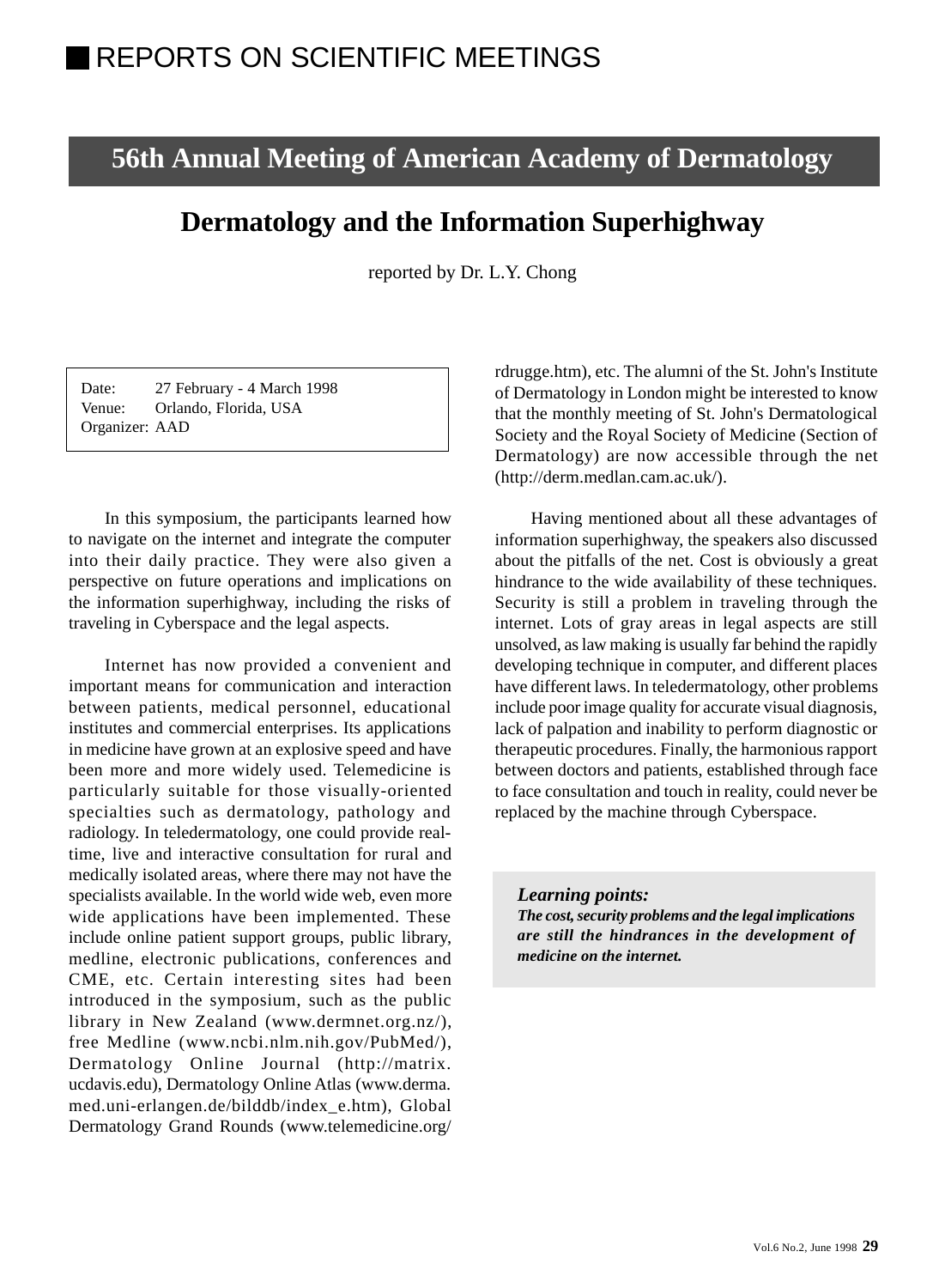## **Therapeutic Hotline**

reported by Dr. W.H.W. Wong

### **Treatment of Pruritus**

Speaker: Dr. A.B. Fleischer

There are many causes of pruritus. It may be caused by allergic dermatitis, irritant dermatitis, local skin disease, systemic disease, a behavioral pattern or neurological dysfunction. Pruritus results in scratching which causes more skin diseases and perpetuates the vicious cycle.

Conventional therapy includes emollients and antihistamines. Emollient is useful as a repair of skin barrier and prevent irritant dermatitis. Both sedating and non-sedating antihistamines are useful in their own rights. It is interesting to note that 66% of patients can benefit from placebo effect.

In resistant and protracted cases, Doxepin, a tricyclic antidepressant can be tried. It has a very long half life and its steady state is reached in two to four weeks before the drug becomes clinically effective. Another useful drug is Thalidomide, 100-400mg/day is useful in chronic lichen simplex and nodular prurigo. However it is neurotoxic and highly teratogenic.

Other drugs for treatment of pruritus under investigation include Zafirlucast, Naltrexone and Tacrolimus (FK506). Zafirlucast, a leucotriene receptor antagonist, has been proven that it can modify the inflammatory mediators in asthma. Its role in other atopic disease has yet to be investigated. Naltrexone, an opiate receptor antagonist, is useful in cholestatic pruritus, but dependence should be cautioned. Tacrolimus (FK506), an immuno-suppressant like cyclosporine has been tried topically for pruritus, but its efficacy has yet to be evaluated.

Last but not least, it is useful to remember that topical corticosteroid used so often to treat pruritus can cause contact sensitivity, and may be the reason of treatment failure.

### **Androgenetic Alopecia in Women**

Speaker: Dr. Vera Price

The onset of androgenetic alopecia in females usually starts in their late teens, with normal menstruation and absence of hirsutism. There is diffuse thinning with sparing of the frontal hairline but never baldism as in the male. Androgenetic alopecia is caused by progressive miniaturization of hair follicles over several years. There is reduction of the number of hairs and shortened anagen phase. The net result is shorter and finer hair with the effect of diffuse thinning.

When a female patient presents with androgenetic alopecia, extensive hormonal evaluation is usually not required initially. The clinician should check for menstrual irregularity, infertility, hirsutism, severe cystic acne, galactorrhoea and virilization. If these symptoms and signs are present, hormone profile of testosterone, DHEAS, prolactin and TSH should be screened for ovarian and/or pituitary tumour.

Treatment of androgenetic alopecia includes the use of two new drugs. A biological response modifier which prolongs the anagen phase such as 5% Minoxidil has benefit over the previously available 2% preparation. Systemic absorption is only 1.7 % topical dose, and is safe not to cause any side effects. However this preparation contains more propylene glycol and therefore causes more local irritation. Another drug, Finasteride, a 5-*alpha*-reductase inhibitor for androgen blockade, has been FDA approved in men but not yet in women.

#### *Learning points:*

*In resistant cases of pruritus, Doxepin and Thalidomide can be tried.*

*It is important to remember that topical corticosteroid used so often to treat pruritus can cause contact sensitivity, and may be the reason of treatment failure.*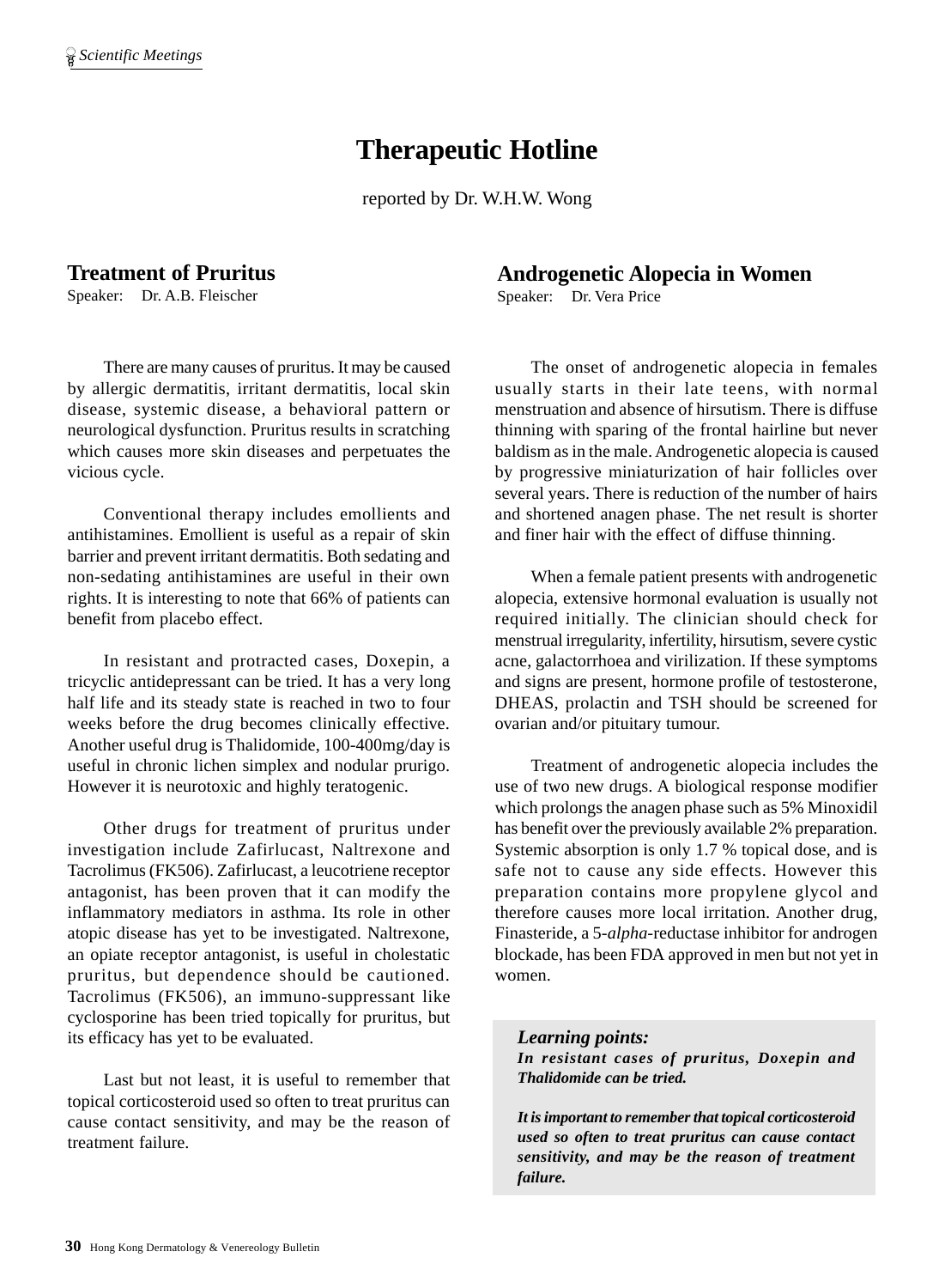## **Immunosuppression and the Skin**

reported by Dr. C.S. Leung

#### **Herpes Simplex Infections**

Speaker: Dr. M.C. Douglas

The clinical picture of herpes simplex infection (HSV) in immunocompromised patient depends on the degree of immunosuppression. In HIV infection, when the CD4 count is greater than 200, the HSV infection will have relatively normal behaviour. When the count is less than 200, the infection will consist of more long lasting lesions. When the count is less than 50 to 100, atypical and more extensive lesions occur, often presenting as non-healing erosions and ulcerations. Besides these, there is frequent asymptomatic shedding of the HSV at the perianal area in AIDS patients, even in those without history of perianal herpetic lesions. It is also found that involvement of non-keratinizing intraoral areas is more common than previously thought.

Acyclovir resistance is uncommon in patient who is immunocompetent, yet it becomes more common if the degree of immunosuppression is marked, for examples, in AIDS patients with CD4 count less than 100, in bone marrow allograft receipts, and in severe immunocompromised patients with history of HSV infection treated with acyclovir. The therapeutic action of acyclovir, famciclovir as well as valaciclovir is dependent on the viral thymidine kinase activity. It is found that those resistant viral strains have undergone mutation resulting in absent or diminished thymidine kinase function, hence rendering the three drugs ineffective. Under such circumstances, the drug foscarnet can be used intravenously, as majority of the acyclovir strains would be sensitive to it. Its possible side effects include nephrotoxicity, nausea, vomiting and anaemia. In cases of HSV infection that is resistant to both acyclovir and foscarnet, several modes of therapeutic options are available. These include topical HPMPC (3-hydroxy-2-phosphonylmethoxypropyl cytosine), Imiquimod, Trifluridine ophthalmic ointment and Interferon, etc.

HPMPC (an acyclic nucleoside phosphorate-Cidofovir gel) is another useful topical agent. In contrast to nucleoside analog, its action does not need viral enzymes to exert its action. Hence it may decrease resistance and offer protection to uninfected cells. It possesses a broad spectrum of anti-viral activity, including that of HSV1 and 2, CMV, VZV, EBV, HHV-6, Adenovirus and HPV. The cellular uptake of the drug is rapid, and its intracellular metabolites have long half-life of several days. It is interesting to note that lesions that recur later could become acyclovir sensitive again, hence alternating therapy of acyclovir and HPMPC could be adopted for frequent relapsers. Iritis has been reported to be associated with the use of intravenous Cidofovir for treating CMV retinitis. Up to the present moment, HPMPC is still under research, but it could be obtained for "compassionate use".

Imiquimod is a substance that possesses immunomodulating property, but it has no direct antiviral activity on its own. It acts at the site of application, and induces high levels of interferon and low levels of other cytokines locally. This drug has been approved for the treatment of genital warts. It is found that in guinea pig with HSV infections, the drug is useful in treating both active disease and in decreasing relapses. It may potentially been used as a therapeutic supplement to the HSV vaccines.

Trifluridine ophthalmic ointment had been tried in AIDS patients with mucocutaneous HSV infection with success. Other useful therapies include the use of intralesional interferon, and the combination of physical methods (such as curettage and electrodessication) with antivirals (such as interferon).

#### *Learning points:*

*The potential treatment alternatives for HSV infection resistant to both acyclovir and foscarnet include topical HPMPC, Imiquimod, Trifluridine ophthalmic ointment and Interferon.*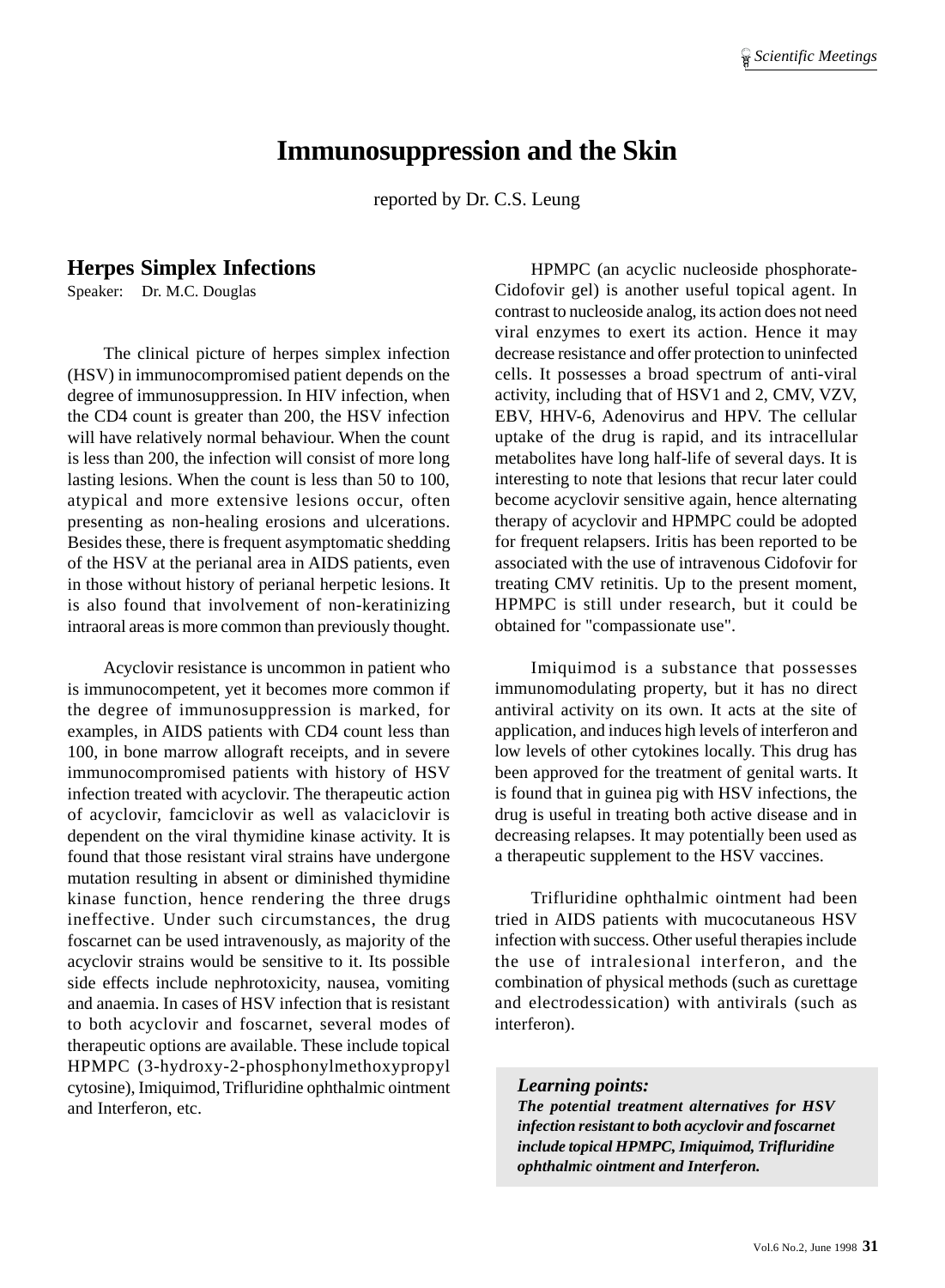## **Laboratory Tests in Sexually Transmitted Disease**

reported by Dr. N.M. Luk

Date: 11 February 1998 Venue: Yaumatei Skin Center Speaker: Dr. K.M. Kam Organizer: Social Hygiene Service , DH; Clinico-pathological Seminar

#### **DEFINITON OF SEXUALLY TRANSMITTED DISEASE (STD)**

In 1917, Britain passed her first Venereal Disease Act which included syphilis, gonorrhea and soft chancre as sexually transmitted diseases. In 1989, The World Health Organization published the laboratory manual which included guidelines of treatment in Neisseria gonorrheae, Chlamydia trachomatis, Syphilis, Genital Herpes Simplex, Haemophilus ducreyi, Granuloma inguinale, Candida infections, Trichomonas vaginalis and bacterial vaginosis. This year, 1998, the Center of Diseases Control (CDC), further expanded the scope of sexually transmitted diseases to cover Human Immunodeficiency Virus infection, genital ulcer, urethritis, cervicitis, vaginal discharge, pelvic inflammatory disease, Human Papillomavirus infection, Hepatitis A and B infection, proctitis, proctocolitis, enteritis, scabies and pediculosis pubis.

The following discussion focuses on some of the important aspects of laboratory tests for the three common sexually transmitted diseases, namely Gonorrhea, Chlamydia trachomatis and Syphilis.

#### **GONORRHEA**

Besides culture, Gram stain is a convenient method to diagnose gonorrhea in daily practice. The sensitivity and specificity at different sites are as follows:

| Site         | % Sensitivity | % Specificity |
|--------------|---------------|---------------|
| Male Urethra |               |               |
| Symptomatic  | $95 - 100$    | $95 - 100$    |
| Asymptomatic | $50 - 70$     | $95 - 100$    |
| Endocervix   | $40 - 60$     | $95 - 100$    |
| Rectum       | $40 - 60$     | $90 - 95*$    |

\*Lower specificity due to increased prevalence of N. meningitidis in the rectum, especially in homosexually active man.

However, culture of the organism is still of importance for establishing the antibiotic sensitivity of the strains. Sensitivity for the first line antibiotics such as penicillin and quinolone are done as routine in Hong Kong. Whereas second line antibiotics such as spectinomycin, ceftriazone and tetracycline are done when indicated. In addition, beta-lactamase production is also tested.

Typing of the gonococcal isolates is done for epidemiological study and medico-legal reasons. Serotyping, auxotyping, plasmid typing, chromosomal DNA typing and pulsed-field gel electrophoresis methods are used to differentiate the different strains of gonococci.

#### **CHLAMYDIA TRACHOMATIS**

Chlamydia trachomatis is classified into 15 serovars. L1, L2, L3 strains are responsible for Lymphogranuloma Venereum. A, B, Ba and C strains are responsible for ocular trachoma. D - K strains can cause inclusion conjunctivitis and genital disease.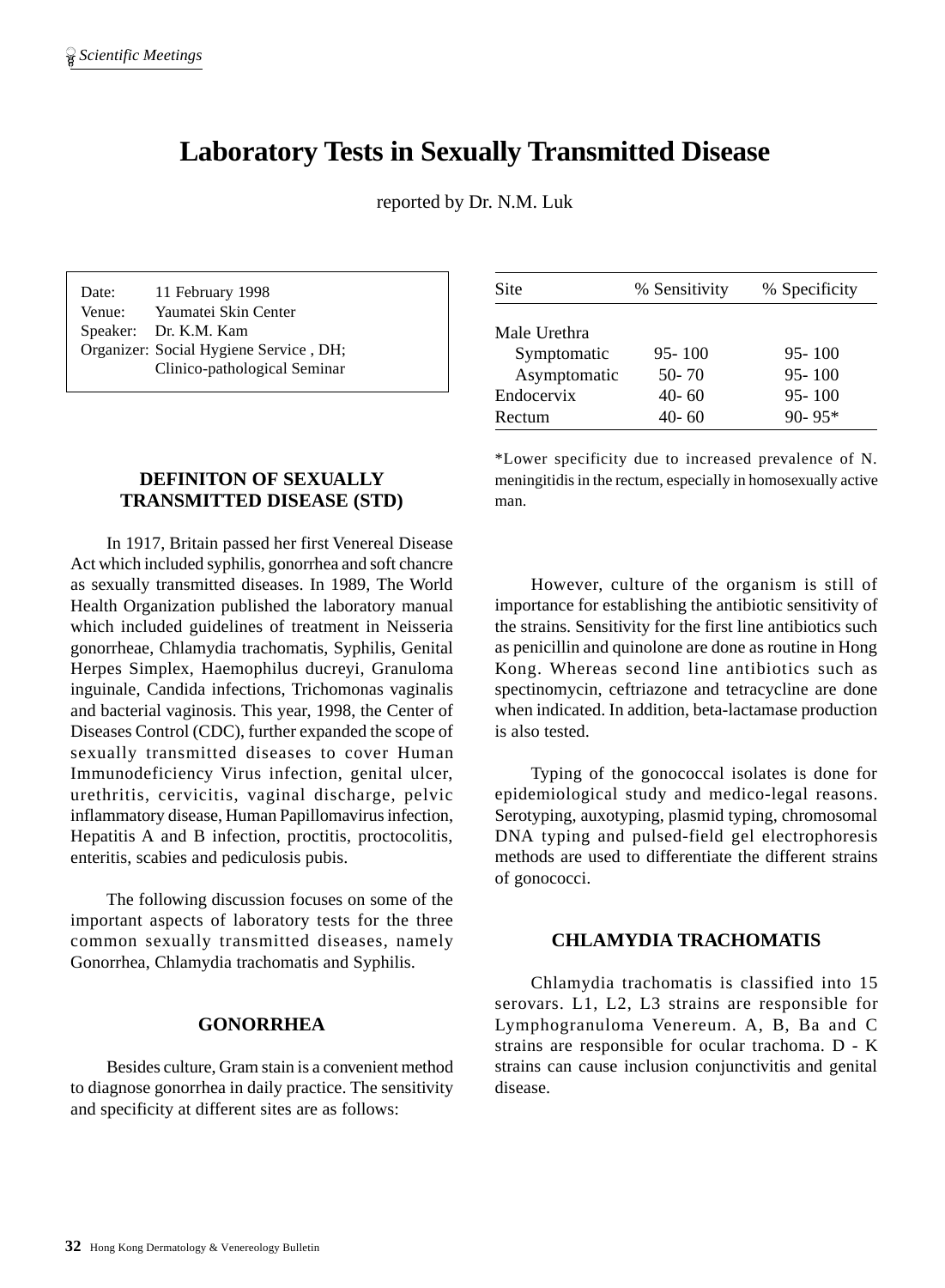Chlamydia trachomatis exists in two forms: the reticulate bodies and elementary bodies.The reticulate bodies are found as inclusion bodies.The elementary bodies, which are released from cells, are present in large number and are infectious. Nowadays most laboratory tests detect elementary bodies rather than reticulate bodies.

Detection of Chlamydia trachomatis comprises of different methods.Cytologic diagnosis has a sensitivity of 10 - 30% for mildly active trachoma; 90% for neonatal conjunctivitis and 50% for adult conjunctivitis. Culture method has a sensitivity of approximately 100% and specificity of 70 - 90%. The lower specificity is due to the presence of inhibitors in the sample, such as the iron in haemoglobin molecule or the lactobacilli in the vaginal flora.

Non-cultural methods are also employed.Enzyme immunoassay detects lipo-polysaccharides. It is genus specific with a sensitivity of 80 - 90% and specificity of 98 - 99%. Direct fluorescent antibody detects MOMP, which is the outer membrane protein. It is species specific. DNA based probe hybridization technique (DNA-RNA) (Gen-Probe) can detect cryptic plasmid and able to amplify the small amount of genetic material present. It has a sensitivity of 85% and specificity of 99.5%. It suffers from sampling error and false negative result due to presence of inhibitors.Serological tests are only available for C. pneumoniae and C. psittaci. It is not available for C. trachomatis because of high background antibodies in STD population. Antimicrobial susceptibility testing is not yet standardized for routine use.

#### **SYPHILIS**

The laboratory diagnostic tests for syphilis made its first debut at the turn of this century: with the first non-specific cardiolipin antigen test developed in 1906. Then, the group treponemal tests was invented in 1941 and finally the specific treponemal pallidum tests became available in 1949. The chronological development of these various tests are listed in Table 1.

### **Table 1: Chronological development of various diagnostic tests for syphilis.**

### A. CARDIOLIPIN ANTIGEN TESTS

#### *Complement fixation test*

• Wassermann reaction

#### *Flocculation tests*

- Kahn
- VDRL (Venereal Disease Research Laboratory)
- RPR (Rapid plasma reagin)
- ART (Automated reagin test)
- RST (Reagin Screen test)
- TRUST (Toluidine blue unheated serum test)

#### *Enzyme immunoassays*

• VDRL EIA

#### B. GROUP TREPONEMAL TESTS

- RPCFT (Reiter protein CFT)
- AF EIA (Axial filament EIA)

#### C. SPECIFIC TREPONEMAL PALLIDUM TESTS

- TPI (Treponema pallidum immobilization test)
- TPIA (Treponema pallidum immune adherence )
- FTA-Abs (Fluorescent treponemal antibody absorption test)
- IgM FTA-Abs
- TPHA (Treponema pallidum hemagglutination assay)
- EIA (Enzyme immunoassay)
- Immunoblotting

The use of the diagnostic tests for screening and confirmation should be specific as indiscriminate use would lead to unreliable results. The indications for specific syphilis tests are stated in Table 2.